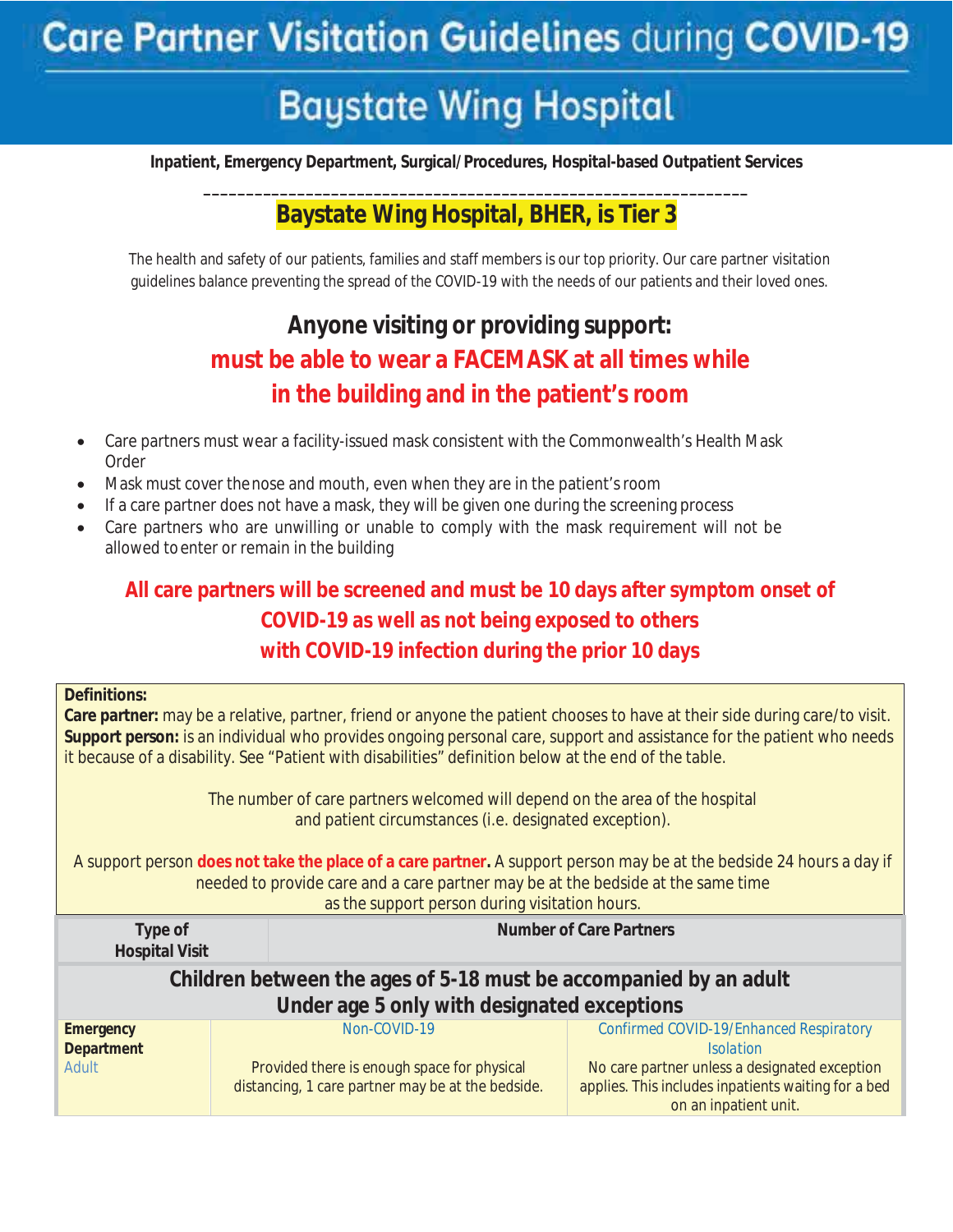| Child/sibling under age<br>18 visiting; must be<br>accompanied by 1<br>adult.<br><b>Emergency</b>                                                        | If patient is admitted, Care partner will follow general<br>visitation guidelines unless there is a designated<br>exception.<br>Waiting room: If need identified,<br>1 support person may be with the patient.<br>Non-COVID-19                                                                                                                                                                                                                                       | Confirmed COVID-19/Enhanced Respiratory                                                                                |
|----------------------------------------------------------------------------------------------------------------------------------------------------------|----------------------------------------------------------------------------------------------------------------------------------------------------------------------------------------------------------------------------------------------------------------------------------------------------------------------------------------------------------------------------------------------------------------------------------------------------------------------|------------------------------------------------------------------------------------------------------------------------|
| <b>Department</b><br><b>Pediatrics</b><br>(For the purposes of<br>visitation, pediatric<br>patients are defined as<br>patients under 22 years<br>of age) | 2 Parents/guardians at a time.                                                                                                                                                                                                                                                                                                                                                                                                                                       | <b>Isolation</b><br>2 Parents/guardians at a time.                                                                     |
| <b>Adult Inpatient</b><br><b>Non-Critical</b><br>Care units                                                                                              | Non-COVID-19<br>1 Care partner at a time per patient.                                                                                                                                                                                                                                                                                                                                                                                                                | Confirmed COVID-19/Enhanced Respiratory<br><b>Isolation</b><br>No Care partner unless a designated exception           |
| Child/sibling under age<br>18 visiting must be<br>accompanied by 1<br>adult.                                                                             |                                                                                                                                                                                                                                                                                                                                                                                                                                                                      | applies.                                                                                                               |
| <b>Hospital based</b>                                                                                                                                    | Non-COVID-19                                                                                                                                                                                                                                                                                                                                                                                                                                                         | Confirmed COVID-19/Enhanced Respiratory                                                                                |
| Surgery/Procedure<br><b>Adult patients</b><br>(Provided there is<br>enough space for<br>physical distancing)                                             | 1 Care partner can remain with patient until<br>admission into Pre-Op area. At that time the care<br>partner must leave the building after leaving contact<br>information for patient discharge. Every effort will be<br>made to ensure discharge instructions are given to<br>the patient and the care partner at the bedside<br>whenever operationally possible. If the patient is<br>admitted, the care partner will follow the general<br>visitation guidelines. | <b>Isolation</b><br>No Care partner unless a designated exception<br>applies.                                          |
| <b>Outpatient services</b><br><b>Hospital based</b><br>(x-ray, Lab,<br>Pharmacy)<br>(Provided there is<br>enough space for<br>physical distancing)       | Non-COVID-19<br>Provided there is enough space for physical<br>distancing, 1 care partner may accompany.                                                                                                                                                                                                                                                                                                                                                             | Confirmed COVID-19/Enhanced Respiratory<br><b>Isolation</b><br>No visitation unless a designated exception<br>applies. |
| <b>Behavioral Health</b><br>Inpatient<br><b>Baystate Wing</b><br><b>Parker North</b>                                                                     | Non-COVID-19<br>1 Care partner is allowed for 30 minutes per patient<br>per day.<br>Max of 3 visits on the unit at one time. Visits occur by<br>appointment only. Appointments are made by calling<br>(413) 370-5269. Visits occur between the hours of 6-8<br>pm Monday-Friday and 12:30-2:30 pm or 6-8 pm on<br>weekends.                                                                                                                                          | Confirmed COVID-19/Enhanced Respiratory<br><b>Isolation</b><br>No visitation unless designated exceptions apply.       |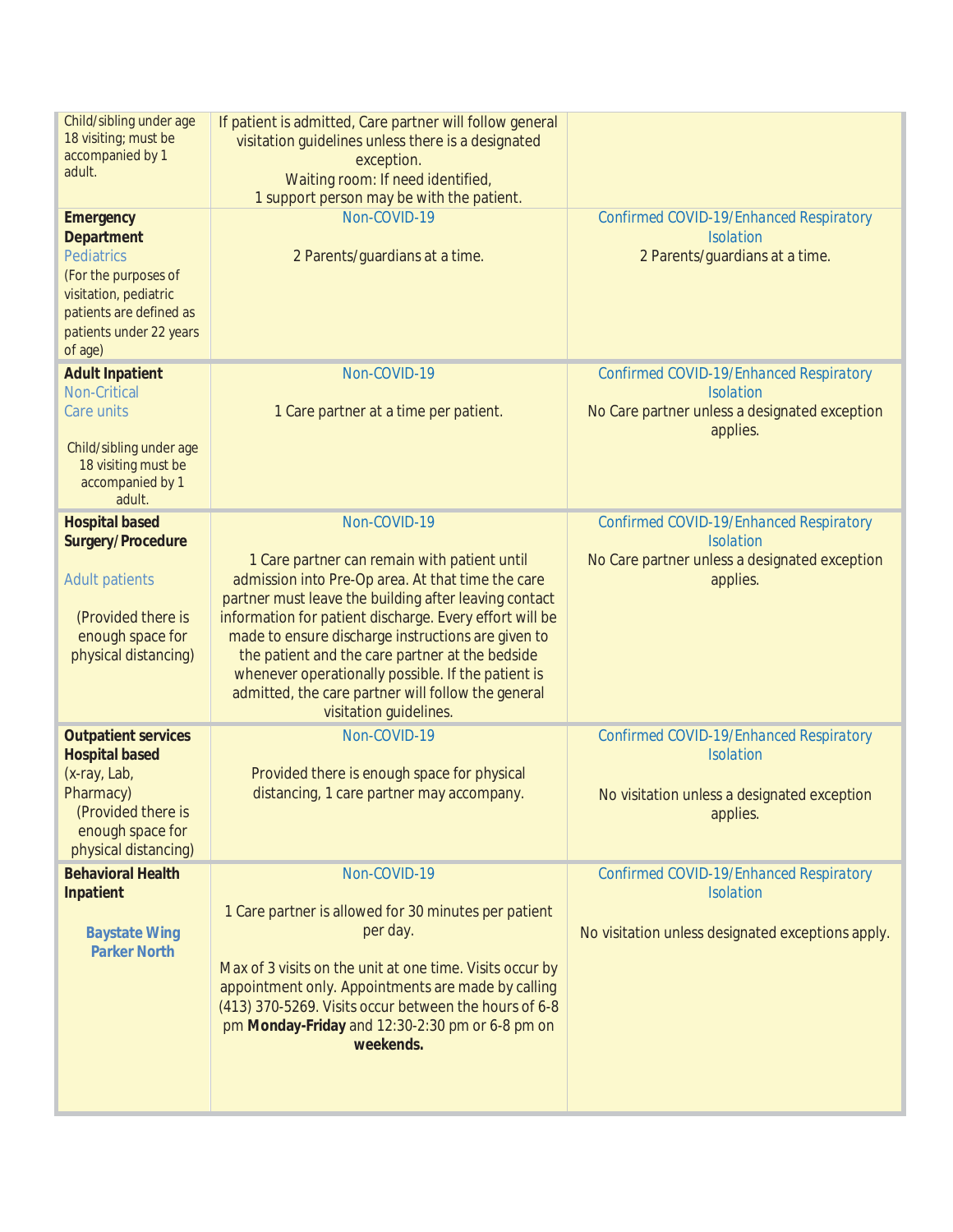| <b>Baystate Wing</b><br><b>Geri Psych</b>                   | <b>Geri Pysch</b><br>1 Care partner is allowed for 30 minutes per patient<br>per day. Max of 3 visits on the unit at one time. Visits<br>occur by appointment only. Appointments are made<br>by calling (413) 370-8110. Visits occur daily between<br>the hours of $12:00 \text{ pm} - 2:00 \text{ pm}$ or $4:00 - 8:00 \text{ pm}$ . | No visitation unless designated exceptions apply.                                                                                                                                                                                   |  |  |
|-------------------------------------------------------------|---------------------------------------------------------------------------------------------------------------------------------------------------------------------------------------------------------------------------------------------------------------------------------------------------------------------------------------|-------------------------------------------------------------------------------------------------------------------------------------------------------------------------------------------------------------------------------------|--|--|
| <b>Designated Exceptions</b>                                |                                                                                                                                                                                                                                                                                                                                       |                                                                                                                                                                                                                                     |  |  |
| Hospice/End-of-<br>Life/ or for life-<br>changing diagnosis | Non-COVID-19<br>2 care partners at the bedside at a time + Clergy.                                                                                                                                                                                                                                                                    | Confirmed COVID-19/Enhanced Respiratory<br><i>Isolation</i><br>2 Care partners may be at the bedside together +<br>Clergy.                                                                                                          |  |  |
| <b>Patients with</b><br>disabilities (See<br>below)         | Non-COVID-19<br>Identified Care partners can take turns being with the<br>patient 24 hours per day, if needed.<br>1 care partner at the bedside at a time may visit<br>between noon-8 pm.                                                                                                                                             | Confirmed COVID-19/Enhanced Respiratory<br><i>Isolation</i><br>Identified care partners can take turns being with<br>the patient 24 hours a day, if needed. No care<br>partner visitation unless a designated exception<br>applies. |  |  |
| <b>Attorney of patient</b>                                  | Non-COVID-19<br>1 Attorney + 1 Care partner at the bedside                                                                                                                                                                                                                                                                            | Confirmed COVID-19/Enhanced Respiratory<br><i>Isolation</i><br>1 Attorney and case by case basis                                                                                                                                    |  |  |

#### **PATIENTS WITH DISABILITIES**

Patients with disabilities that may include, but not be limited to, altered mental status, physical, intellectual or cognitive disability, communication barriers or behavioral concerns, *who need assistance due to the specifics of their disability*, may have one designated support person with them to support their disability related needs. Such designated support person may be a family member, personal care assistant, similar disability service provider, or other individual knowledgeable about the management of their care, to physically or emotionally assist them or to ensure effective communication during their stay.

#### **CLINICS AND BAYSTATE HEALTH MEDICAL PRACTICES**

See Baystate Medical Practices and Health Centers Visitation guidelines

#### **STAYING IN TOUCH**

Baystate Health supports and encourages digital visits. Please ask the unit staff for details. You may also use your own devices to stay in touch using other video chat options.

#### **EMPLOYEES VSITING**

Employees visiting loved ones must follow the same guidelines as visitors who don't work for Baystate Health.

#### **VISITOR ENTRANCES**

- $\cdot$  12 noon 8 p.m. daily
- For patients only Main entrance from 5 a.m. 7 p.m. daily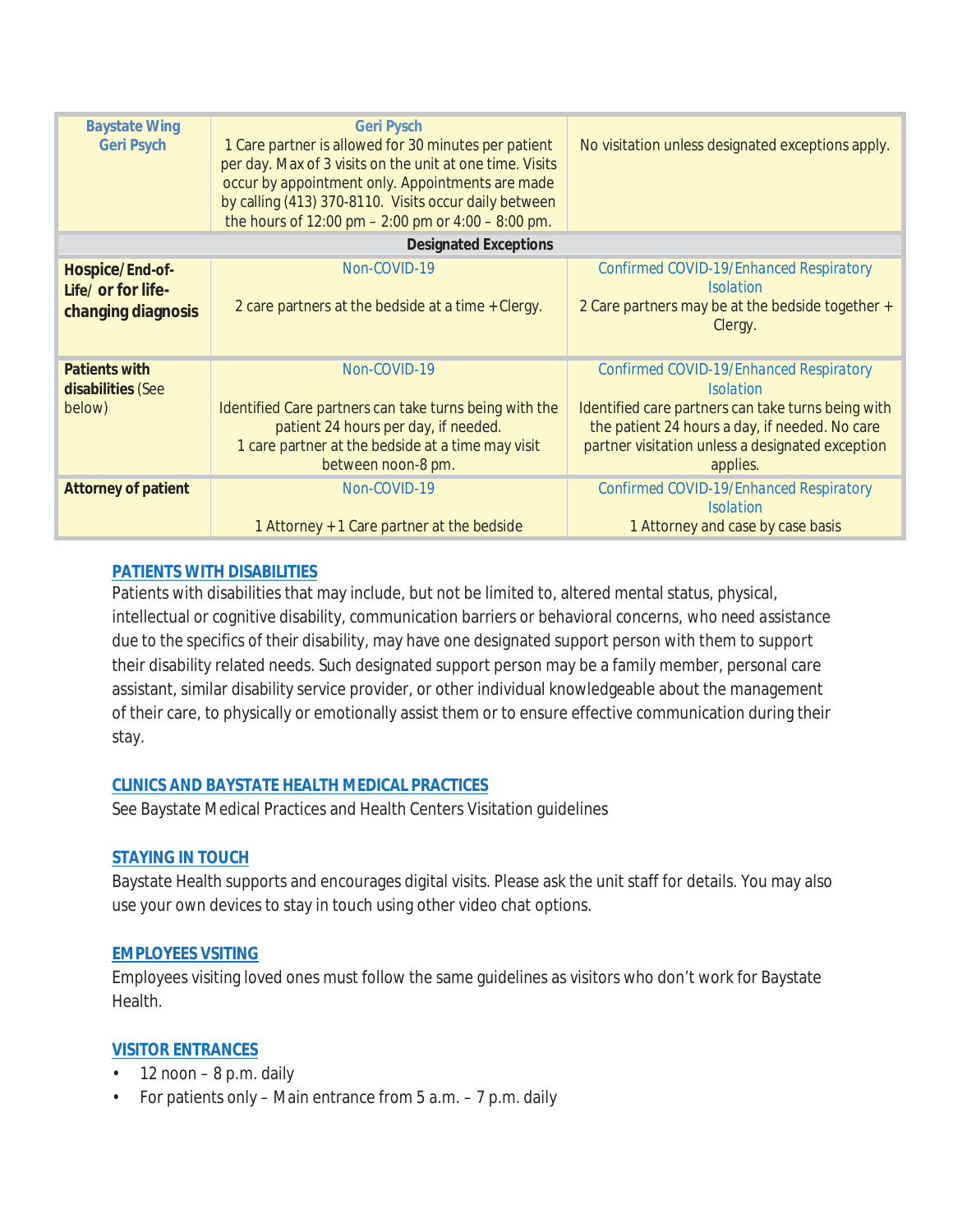#### **PARKING**

Valet services are at the following locations:

• Emergency Department: 9:00am – 12:00am l Monday – Friday

#### **VISITOR SCREENINGS**

For the continued safety of patients, care partners and staff during the coronavirus pandemic, all Baystate Health hospitals have implemented a visitor screening as part of our visitation policy.

- Care partners to wear facility issued masks consistent with the Commonwealth's Health Mask Order
- All care partners will be screened and must be free of any COVID-19 symptoms as well as not being exposed to others with COVID-19 infection during the prior 10 days
- Each care partner will be asked a series of questions about symptoms and exposure.
- Healthcare providers will advise any ill appearing care partner that they must leave the hospital.

#### **NAVIGATION WITHIN THE BUILDINGS**

- After being screened, sanitizing hands and placing on a clean mask covering the mouth and nose, the care partner will report to the main information desk where they entered for help with patient room location, way finding, and general information.
- The care partner will travel directly to the patient's room and wash their hands (or use hospital hand sanitizer) prior to entering the patient's room and when leaving.
- The care partner will remain in the patient's room the entire time that they are visiting, will always stay at least 6 feet away from the patient (social distance), always have the mask on properly for entire time and no eating or drinking in the patient's room.
- To prevent overcrowding, "care partner exchange" must occur outside the hospital except for **Pediatrics**
- Care partners are not allowed to eat or drink in patient rooms. They are permitted access to food only in public retail space and dining rooms (i.e cafeteria). Care partners will follow occupancy guidelines for table and chairs for eating in the dining rooms and retail space seating.
- Care partners are permitted to use public bathrooms.
- Care partners who do not follow these guidelines will be asked to leave the building.

#### **PATIENT BELONGINGS**

Our goal is to provide the essential items our patients need while in our hospital. During visitation hours personal belongings may be brought in by care partners/visitor. All belongings need to be in a container (i.e. bag or backpack).

If items are brought in loose, they will need to be put into a large clear plastic zip-top bag which will be provided at the entrances. Please reasonably limit items to keep our patient's rooms neat, safe and clean for all.

#### **FOOD BROUGHT IN FROM HOME**

Food needs to be eaten at the time of delivery as it cannot be refrigerated or microwaved.